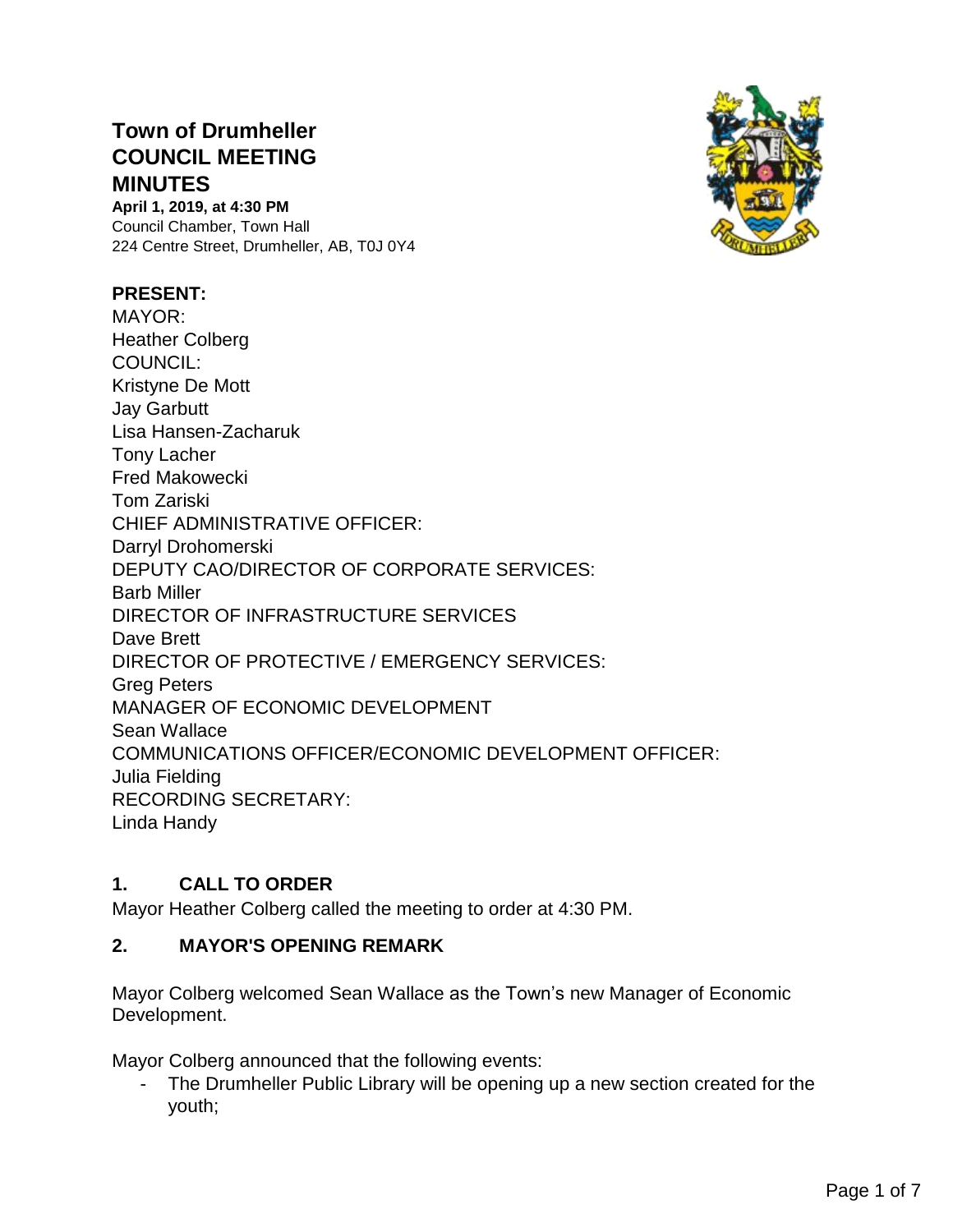- Travel Drumheller, the Chamber and the Town will be hosting a Tourism Job Fair on April 11<sup>th</sup> from 4:00 PM – 7:00 PM at the BCF; and
- 20-20 Challenge Starting today, April 1<sup>st</sup> pick up garbage for 20 minutes for 20 days to clean up our community in advance of Earth Day, April 22<sup>nd</sup>.

Mayor Colberg proclaimed April 7 to 13, 2019 as National Volunteer Week and thanked all volunteers for their work to make our community better.

## **3. ADOPTION OF AGENDA**

**MO2019.51** Zariski, Garbutt moved to adopt the agenda as presented. Carried unanimously.

## **4. MINUTES**

## **4.1. ADOPTION OF REGULAR COUNCIL MEETING MINUTES**

4.1.1. Regular Council Meeting Minutes of March 18, 2019

**MO2019.52** Hansen-Zacharuk, Lacher moved to adopt the Regular Council Meeting Minutes of March 18, 2019 as presented. Carried unanimously.

## **4.2. MINUTES OF MEETING PRESENTED FOR INFORMATION**

## **4.3. BUSINESS ARISING FROM THE MINUTES**

### **5. DELEGATIONS**

Vance Neudorf – Badlands Amphitheatre Activities Update Highlights included:

New mission statement: "*Badlands Amphitheatre creates community through performance events, including its annual portrayal of the life of Jesus, increases awareness and skills in the arts and encourages tourism by creating significant culture attractions"*.

Core values are: celebrations, creation, creative ability of the those working with the Badlands Amphitheatre and community.

Harvard Business Review's article on the Strafford Festival said that "*in order to have a transformational effect, we must embrace fundamental change while preserving the excellence of the past by rethinking what we do and how we interact with the rest of the world*" – the Badlands Amphitheatre is in a transformational phase – 2019 was a year of innovation - 25<sup>th</sup> Anniversary of the Passion Play and the production was transformed into a musical performance (with 25 original songs); Passion Play production required a budget of \$0.5M to do all their changes; Record attendance of 13,000.

Other activities in 2018 included: first opera, concerts with sold out Canadian icons, and a light show; won marketing excellence award from Travel Alberta;

2019 is a year of stability – with find, fix and fund components. Find staff, fix everything from infrastructure to policy, and fund by applying for grants. They will working on an integrated communication plan; Encouraging the partnership of a GoDrumheller facebook page where attractions and positive comments can be posted. They want to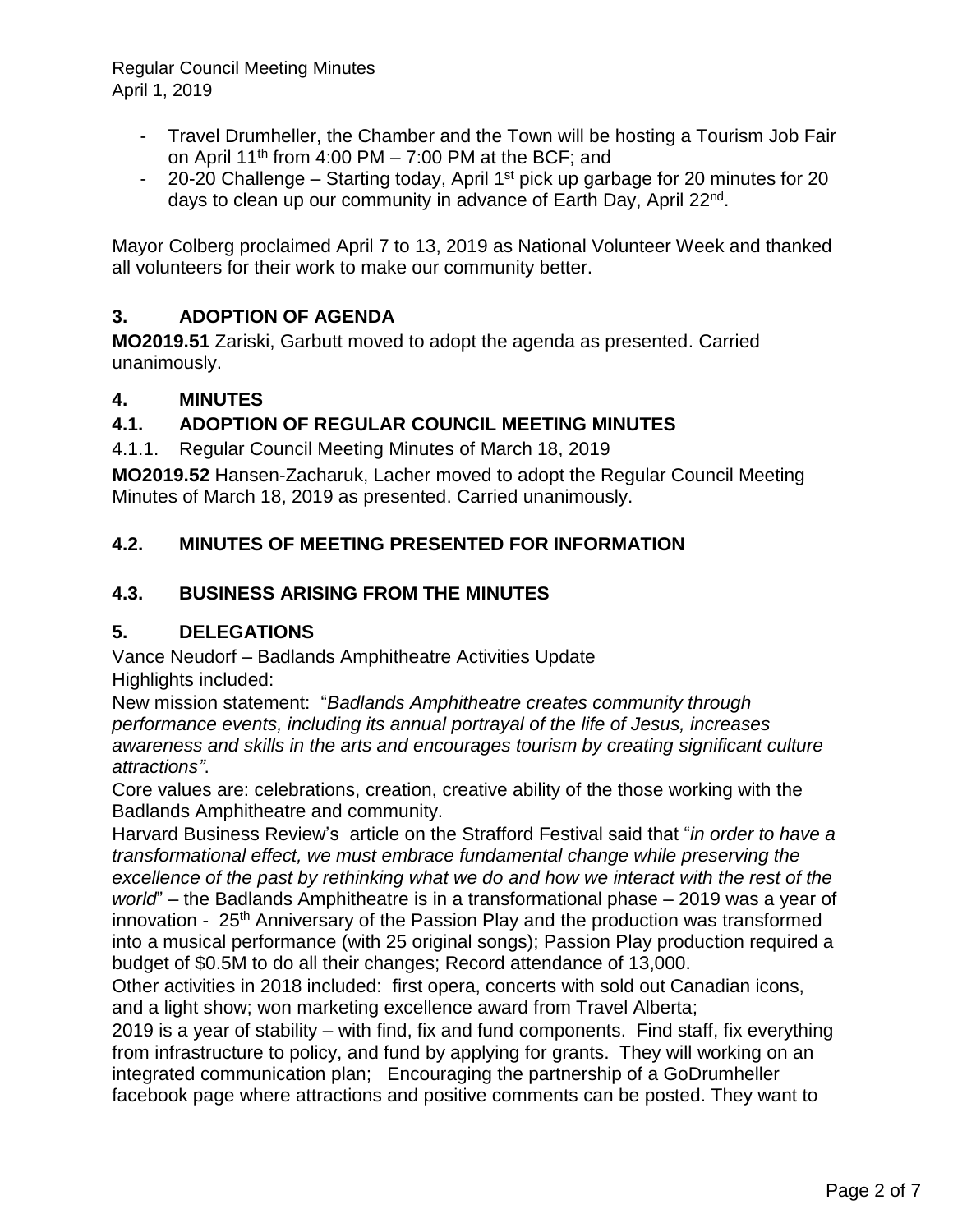build new community partnerships such as the Morgan Jane Children's Foundation and other ways to reach out and grow together.

2019 Darryl Janz Badlands classic golf tournament on June  $14<sup>th</sup> - 24<sup>th</sup>$  annual golf classic;

Events are scheduled: Passion Play with July dates; Jan Arden august 10<sup>th</sup>. Special Announcement for August 24<sup>th</sup> (for younger audience); Blues & BBQ in the Badlands in September and a family movie night. Partnership with Global Fest wants a fireworks event but they need to find a key donor; Music night fundraiser in the winter which will be held at BCF.

V. Neudorf concluded by recognizing the Board for hard work;

Volunteer opportunities are posted at: [Volunteer@badlandsamp.com](mailto:Volunteer@badlandsamp.com)

In response to questions from Council, Vance explained that the Board is reassessing the bench project. He stated that there are opportunities for trails in this area (land next to the Passion Play site) but it requires a partnership with landowners.

Mayor Heather Colberg presented Vance with the Cindy Amos Championship Award which was announced at the Annual General Meeting of the Canadian Badlands.

## **6. REQUEST FOR DECISION REPORTS**

## **6.1. CAO**

### **6.1.1 Bylaw 01.19 being the Municipal Emergency Management Plan – second and third readings**

D. Drohomerski asked G. Peters to speak to the next two bylaws. G. Peters stated Bylaw 01.19 has been updated in accordance with new legislation at the Provincial level which will come into force January 1, 2020. He explained that the majority of changes required are within Section 12 being the responsibilities of the Director of Emergency Management (CAO). Bylaw 01.19 received first reading on March 18, 2019. He recommended that Council proceed to second and third readings of Bylaw 01.19.

**MO2019.53** Garbutt, Hansen-Zacharuk moved second reading of Bylaw 01.19. Carried unanimously.

**MO2019.54** Lacher, Zariski moved third reading of Bylaw 01.19.

In response to a question from Council, G. Peters advised that the Municipal Emergency Management Committee is comprised of the Mayor, Councillors Makowecki and Garbutt and Administration and they are provided with updates on the Communication Plan Flood component. He further advised that the Communication Officer is the liaison with the EOC and Council and vice versa.

Vote: Carried unanimously.

**6.1.2 Bylaw 02.19 being a bylaw for the purposes of respecting the safety, health and welfare of people, and the protection of people and property within the Town of Drumheller (Public Behavior Bylaw) – second and third readings**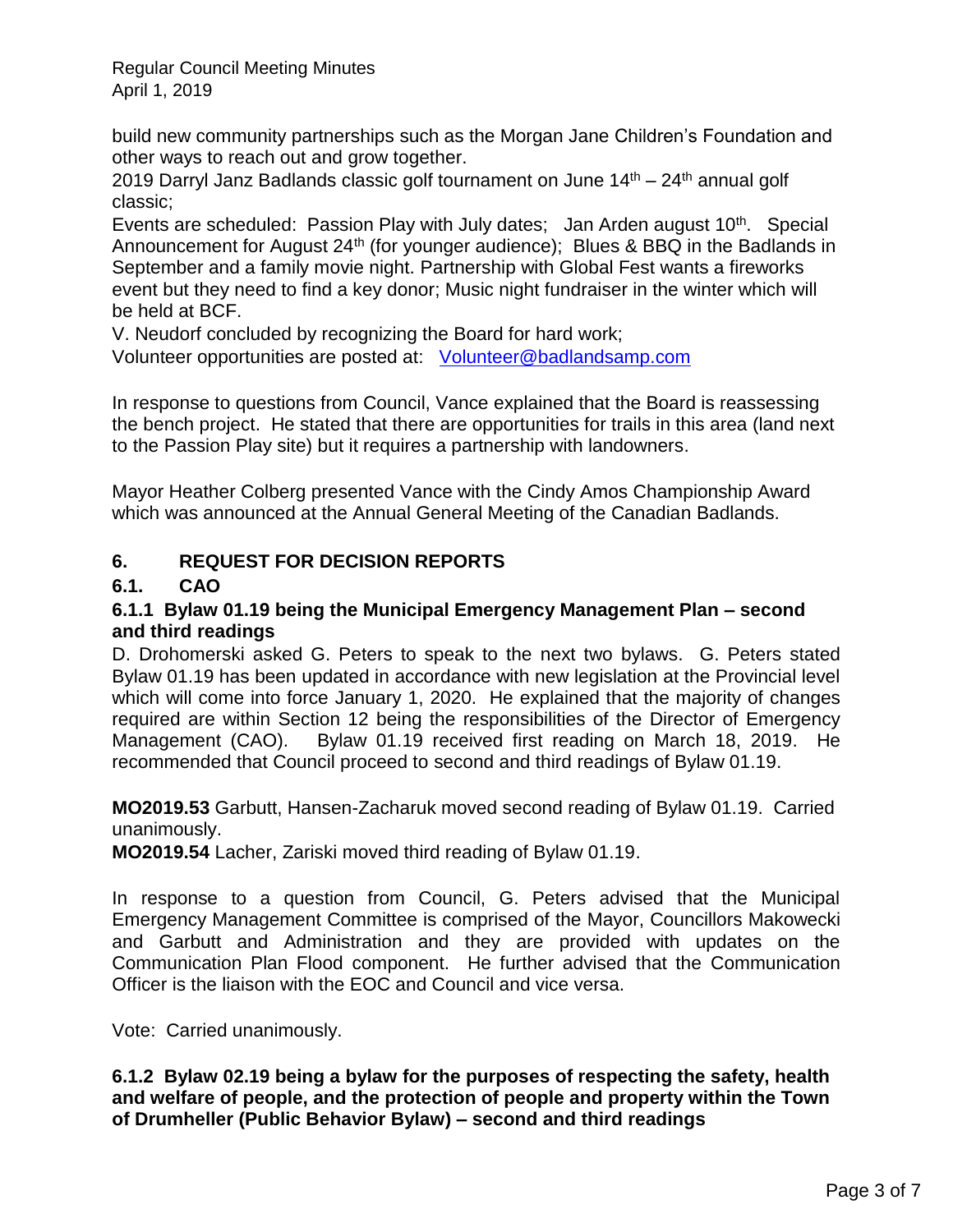G. Peters stated that Bylaw 02.09 is a new bylaw resulting from sections of the former Community Standards Bylaw being removed that deals with public behavior rather than property standards. Bylaw 02.19 received first reading on March 18, 2019. He recommended that Council proceed to second and third readings of Bylaw 02.19.

**MO2019.55** Zariski, Hansen-Zacharuk moved second reading of Bylaw 02.19. Carried unanimously.

**MO2019.56** Garbutt, Makowecki moved third reading of Bylaw 02.19. Carried unanimously.

#### **6.1.3 Bylaw 05.19 being the Supplementary Tax Bylaw under Part 10 of the MGA – second and third readings**

D. Drohomerski stated that Bylaw 05.19 authorizes supplementary assessment for improvements during the taxation year of an improvement constructed part way through the year. Bylaw 05.19 received first reading on March 18, 2019. He recommended that Council proceed to second and third readings of Bylaw 05.19.

**MO2019.57** Zariski, Hansen-Zacharuk moved second reading of Bylaw 05.19.

In response to a question from Council, D. Drohomerski explained that the MGA states that a supplementary assessment tax bylaw must be adopted annually.

Vote: Carried unanimously.

**MO2019.58** Garbutt, DeMott moved third reading of Bylaw 05.19. Carried unanimously.

#### **6.1.4 Bylaw 07.19 being a bylaw to amend Penalty on Unpaid Taxes**

D. Drohomerski presented Bylaw 07.19 with amended wording as recommended by Council that will allow bank transaction dates as the date received by the municipality. and any penalties imposed on September 1<sup>st</sup> will be waived due to hospitalization or death of a property owner, both subject to proof of evidence. Bylaw 07.19 received first reading on March 18, 2019 and he recommended that Council proceed to second and third readings.

**MO2019.59** Hansen-Zacharuk, Zariski moved second reading of bylaw 07.19.

In response to a question, B. Miller described the penalty schedule as follows: September 1<sup>st</sup> 5%; November 1<sup>st</sup> 5% and if any unpaid amount on January 1<sup>st</sup>, the arrears amount is subject to a penalty at 0.75% every month thereafter.

Vote on Motion: Carried unanimously.

**MO2019.60** Garbutt, Hansen-Zacharuk moved third reading of Bylaw 07.19. Carried unanimously.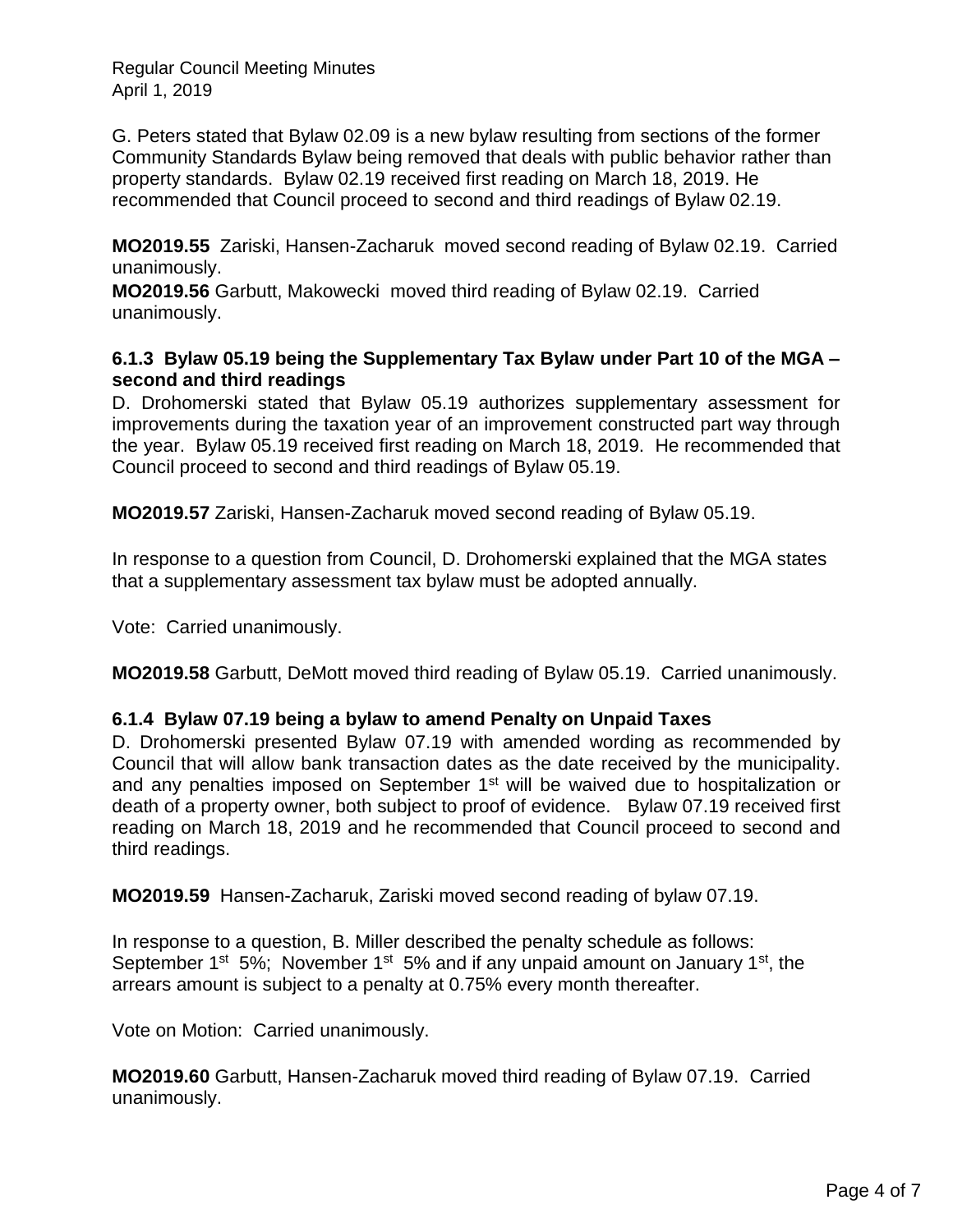**MO2019.61** Hansen-Zacharuk, DeMott moved to go in closed meeting at 5:00 PM regarding Agenda Items under 13.0. Carried unanimously. **MO2019.62** Zariski, Lacher moved to come out of closed meeting at 5:27 PM in order to hold the Public Hearing scheduled for 5:30 PM. Carried unanimously.

## **6.2. DEPUTY CAO / DIRECTOR OF CORPORATE SERVICES**

### **6.3 DIRECTOR OF INFRASTRUCTURE SERVICES**

- **6.4 DIRECTOR OF EMERGENCY / PROTECTIVE SERVICES**
- **6.5 REVIEW OF STRATEGIC BUSINESS PLAN WORK PRIORITIES**

### **7. PRESENTATION OF QUARTERLY REPORTS BY ADMINISTRATION**

#### **8. PUBLIC HEARING TO COMMENCE AT 5:30 PM**

Mayor Heather Colberg called the Public Hearing to order at 5:28 PM.

Mayor Heather Colberg stated that the purpose of the Public Hearing is to consider Bylaw 03.19 being a bylaw to amend the Land Use Bylaw 10.08 by redesignating Plan 3587HX Block 47 Lot A (Civic Address: 703-2<sup>nd</sup> Avenue West - former Town Hall) from CS Community Service District to R-4 Residential District

Jeff Laurien, Senior Planner provided a report as follows:

"*An application was submitted by the landowner Keith Almberg to rezone the property from Community Service District (CS) to Residential District (R4). There is currently an existing building (old Town Hall) on the property. However, the future intended use of this property is to be used as a multi-family residence. He explained that by changing the land use classification to Residential District (R-4) will permit all uses within the Residential District (R-4) could be considered by the MPC. The surrounding area contains various residential zoning categories and thus, this rezoning to R-4 is not anticipated to create any adverse impacts to the area. Additionally, notices of the proposed bylaw were sent directly to external referral agencies and property owners within 60 metres of the property, providing an opportunity for those who may be affected to comment on the proposed rezoning. The applicant submitted several letters from nearby residents in support of the application with no objections or concerns made".*

He concluded by stating that Palliser Regional Municipal Services has no concerns with the proposed rezoning of the subject property as the surrounding property is residential. He further stated that if the rezoning bylaw is adopted and the applicant does not move forward with the sale of the property, the property would be rezoned R-4 and all permitted uses within this district would be allowed. He recommended Town Council approve Bylaw 03.19*.*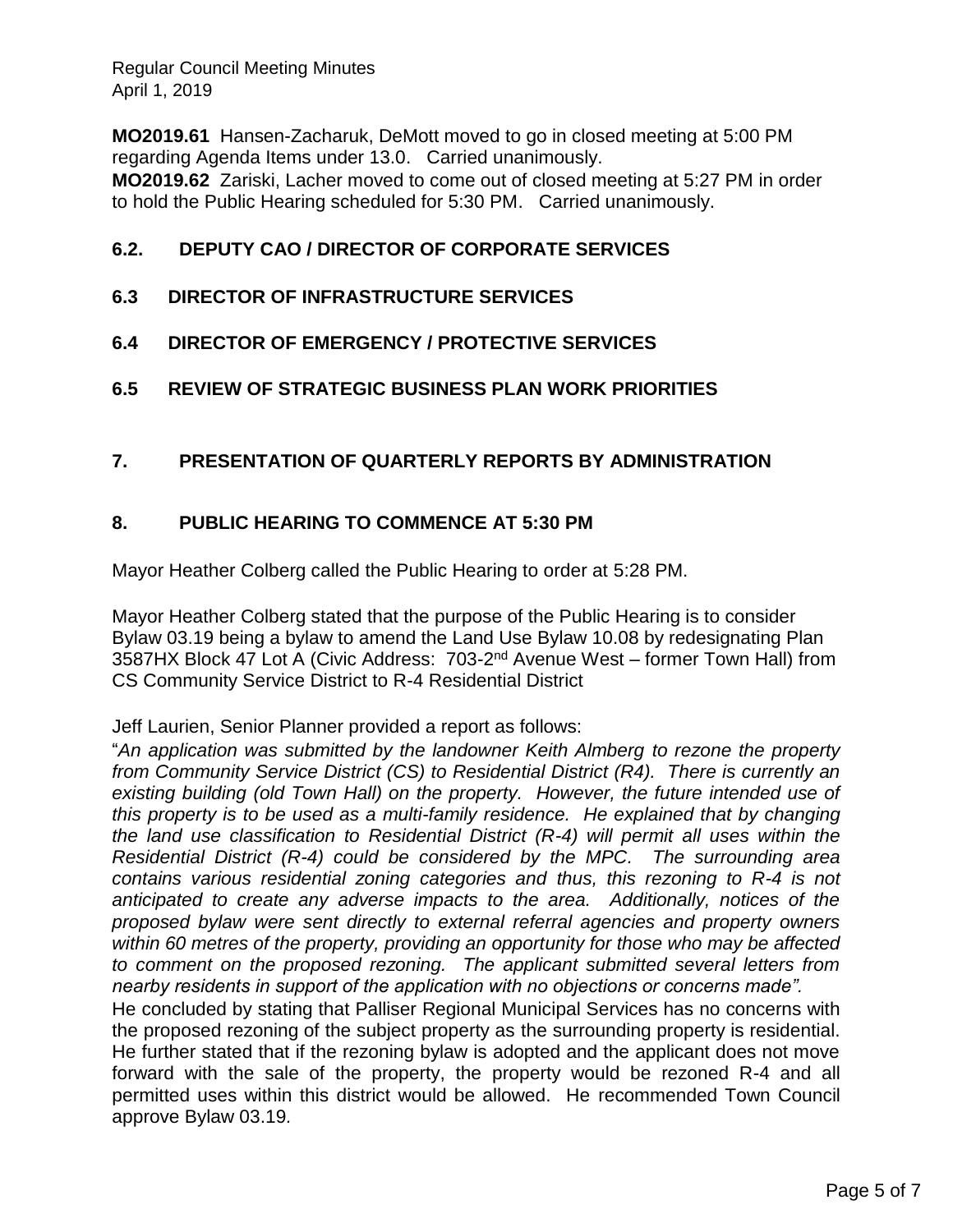Mayor Colberg asked Secretary, L. Handy is there was any correspondence. L. Handy stated there was no correspondence.

Mayor Colberg asked if there were any persons in attendance to speak to the matter. Bob Sheddy advised that he was in attendance to answer questions on behalf of the applicant.

Mayor Colberg asked Council if there were any questions. .

Councillor L. Hansen-Zacharuk asked what other permitted uses fall under the R-4 District. J. Laurien stated that the list is extensive however all are consistent and appropriate for a residential area and all uses discretionary in nature would have to go to the MPC for their review and approval. He reiterated by stating that if the applicant does not move forward with the sale of the property, adoption of the bylaw would allow other applicants to move forward with a permitted development in the R4 district .

Councillor K. DeMott stated that the building has a heritage status and inquired of the impact on this designation. J. Laurien stated that the applicant can not change certain aspects of the building and MPC must adhere to these requirements when reviewing the development application. He further stated that the rezoning approval is dependant on the sale of the property however there is no guarantee that the applicant will move forward with his plans. B. Sheddy explained that the Province has carried out an inspection of the property and did a study on the elements of historical significance and this report can be provided to Council and Palliser. He further explained that the report sites everything from the original wood panelling and other structures such as the bannisters and building material such as the marble painting – all these are historical in nature and cannot be changed without the approval of the Province.

Mayor Colberg closed the Public Hearing at 5:35 PM

#### **9. PUBLIC HEARING DECISIONS**

**MO2019.63** Garbutt, DeMott moved second reading of Bylaw 03.19. Carried unanimously.

**MO2019.64** Zariski, Garbutt moved third reading of Bylaw 03.19.

Councillor J. Garbutt stated that the bylaw is moving forward for adoption because there are no objections brought forward from the public or adjacent property owners.

Vote on Motion: Carried unanimously.

#### **10. UNFINISHED BUSINESS**

**11. NOTICE OF MOTION**